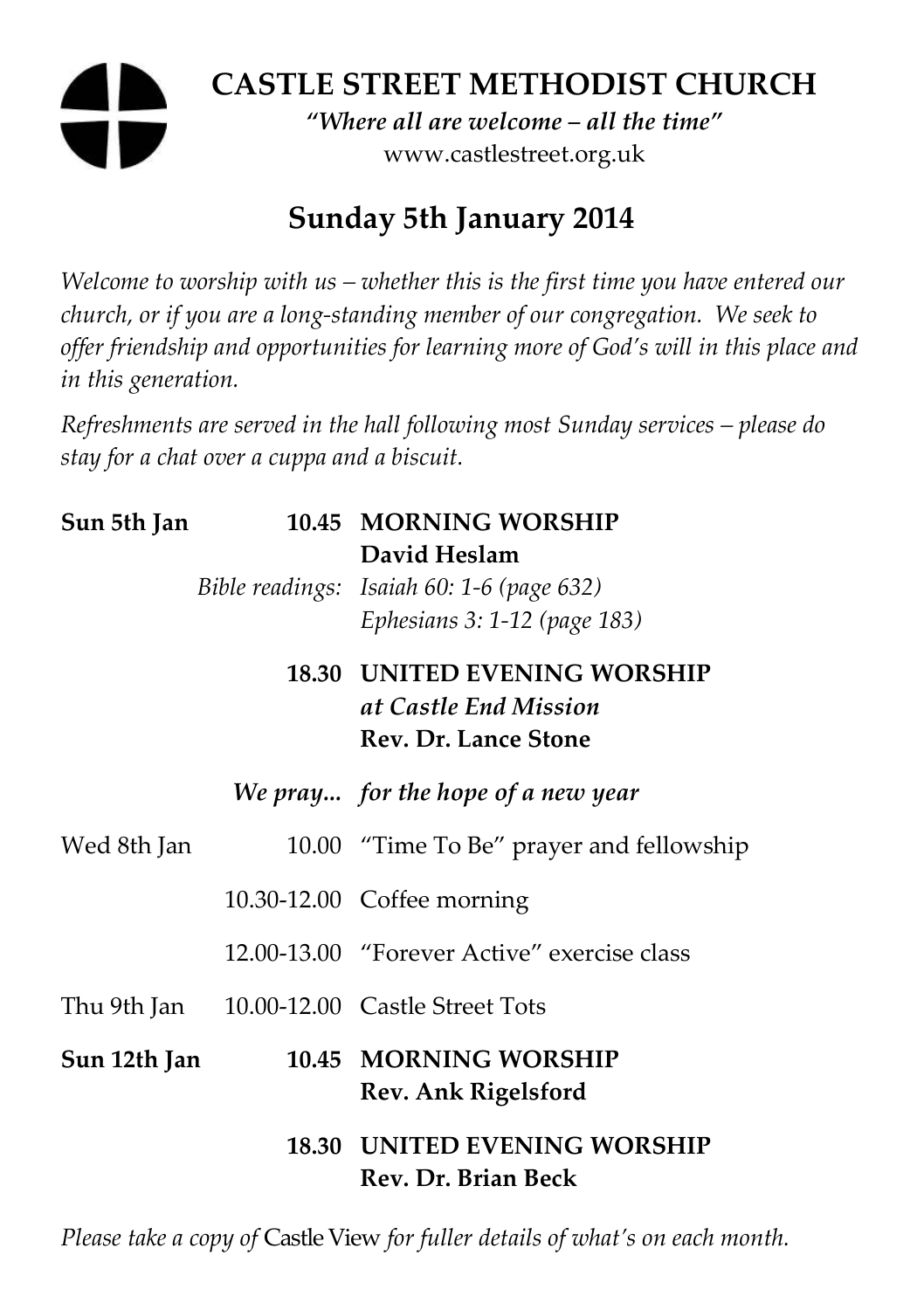### **Leila Brown RIP**

The funeral of Leila Brown, who died a week before Christmas, aged 102 years, will take place at Cambridge Crematorium at 1.45pm on Monday 13th January. Leila's friends from Castle Street will be very welcome.

+\*\*\*\*\*\*\*

#### **Christmas Day service**

A magnificent £144.40 was collected for Action for Children at the morning service on Christmas Day. Thank you for your kindness.

+\*\*\*\*\*\*\*

#### **Lent groups**

I know that Christmas is barely over, and Lent does not start until 5th March, but if you would like to join our Lent Course this year, "Time to Talk of God", then we need to buy copies of the book, available through the Methodist Book Centre, priced £3.50.

You can of course go ahead and buy your copy, or we can get a single delivery (but no discount on the price). Please register your interest and request a copy by putting your name down on the sheet.

The book encourages what it calls "Christian conversation", or being able to talk simply and openly about our faith – both inside the church, and to our friends outside the church. Over six sessions we will read the book through, and engage with the ideas and each other.

At this stage you are not committing yourself to attend, in fact, you may want to buy the book and see for yourself, before coming along. Details such as time and place will be agreed later. It is expected that at least one group will be in Haslingfield, one at Castle Street, with hopefully another one somewhere in the Parish of the Ascension and perhaps one either at Sturton Street or at a member's home.

+\*+\*+\*+\*+

### **Centenary Planning**

There will be a short meeting from 7pm until 7.30pm on Monday 13th January for those concerned with our centenary celebrations. It will be to update the arrangements in place, seek approvals and allocate responsibilities. All are welcome to attend.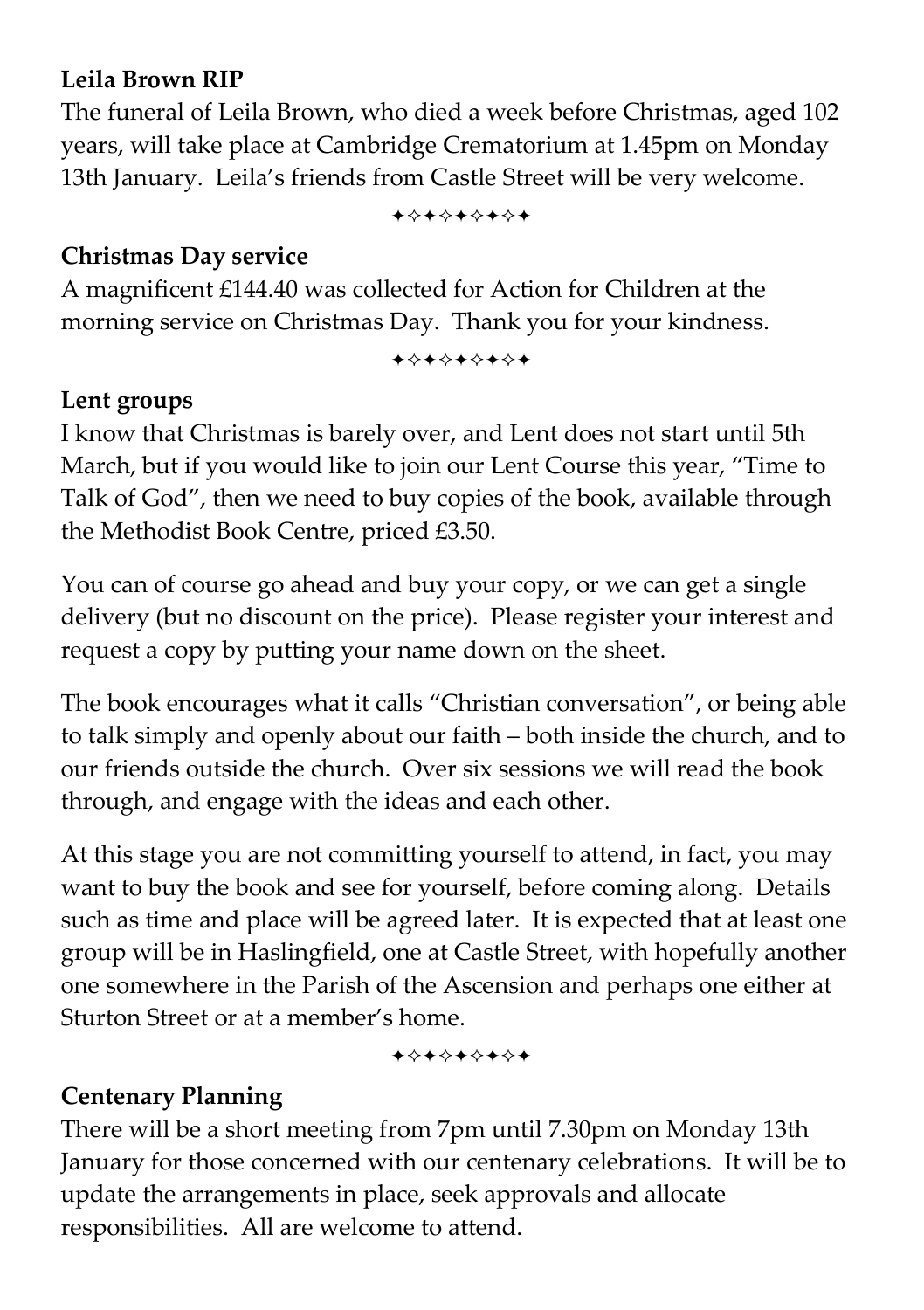## **First Aid Course at Histon on 25th January**

St. John Ambulance is running a basic first aid course on Saturday 25th January 2014 in Histon Methodist Church hall from 2pm until 5pm. It includes all the essential first aid techniques a qualified first aider needs to obtain (or renew after three years) a certificate. The cost is £30 per person, but anyone who would like to attend in order to become an official Castle Street first aider should have a word with Mike Sharpe or any of the stewards as funding will probably be available.

Places should be booked with Christine Pooley as soon as possible, and by 11th January at the latest. The course is limited to fourteen people, but if there is sufficient demand a second course will be run at a later date.

+\*\*\*\*\*\*\*

**"A Faith to Live By" – Korean Christianity: the unquenched flame**  Sangwoo Seo is a final year student at Wesley House who has been in the British Methodist Church for over four years, and leads this service at Haslingfield Methodist Church at 6.30pm next Sunday (12th January).

#### +\*\*\*\*\*\*\*

## **"Science Meets Faith" at Wesley Methodist Church**

The next in this series of lectures, entitled "Evolution and Belief: Confessions of a religious palaeontologist", takes place at Wesley Methodist Church on Monday 13th January at 7.15pm for a 7.45pm start. Admission is free, but there will be a retiring collection to help defray the costs associated with running this series.

Dr. Robert Asher is a Senior Lecturer in the Department of Zoology in the University of Cambridge and Curator of the University Museum of Zoology. His research investigates the morphology and interrelationships of living and extinct mammals.

In this lecture Dr. Asher makes the case that biological evolution is unequivocally the mechanism by which living things have achieved their current diversity, but is not a precursor for (or very relevant to) atheism. At the same time, every faith tradition needs to be sufficiently introspective to recognize the line between religion and superstition. He outlines some of the evidence for evolution, along with his take on how science and religion can coexist in contemporary society.